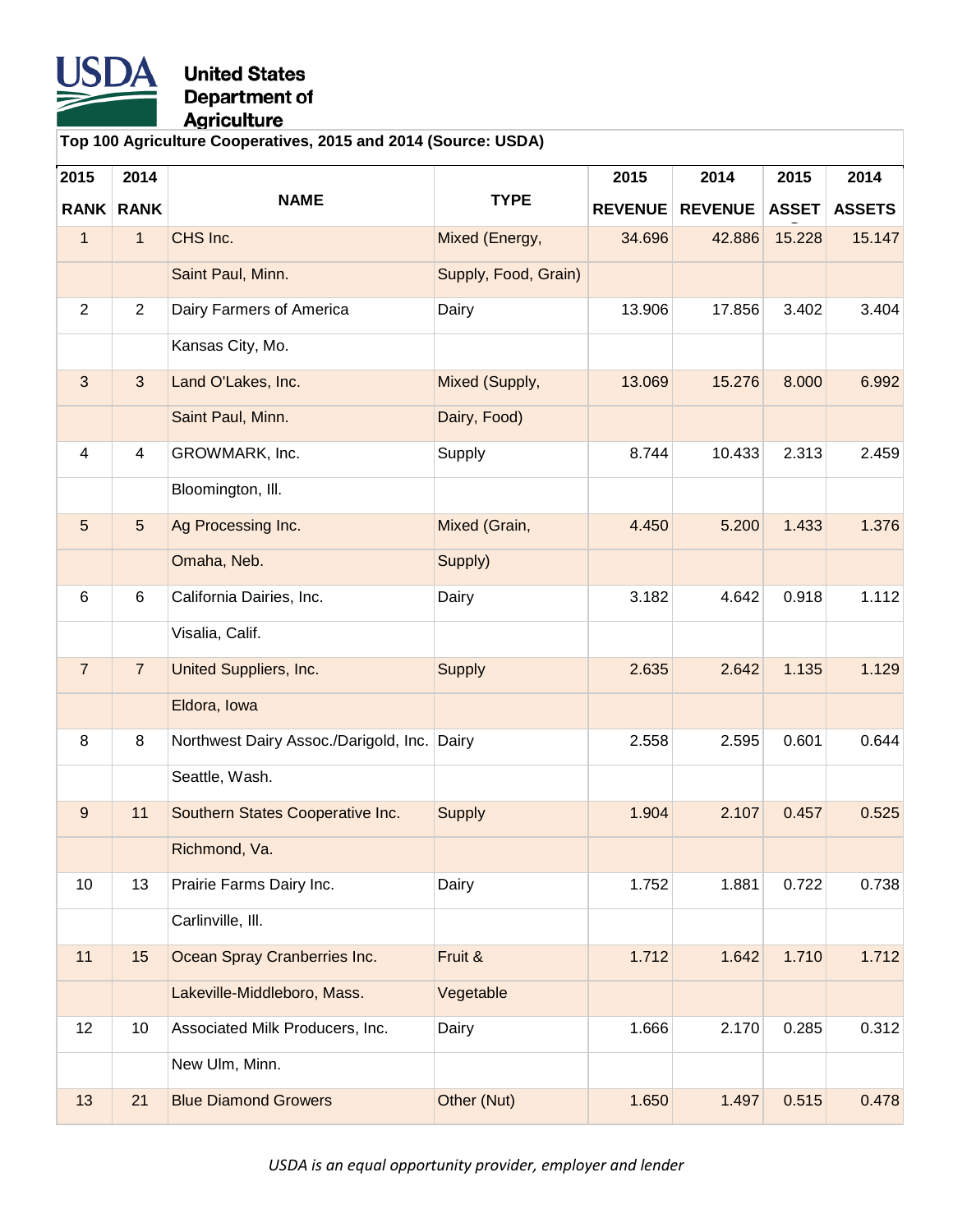

### **United States Department of**

Agriculture

|    |    | Sacramento, Cal.                           |                   |       |       |       |       |
|----|----|--------------------------------------------|-------------------|-------|-------|-------|-------|
| 14 | 28 | Select Milk Producers Inc.                 | Dairy             | 1.534 | 1.057 | 0.267 | 0.123 |
|    |    | Artesia, N.M.                              |                   |       |       |       |       |
| 15 | 12 | Foremost Farms USA, Cooperative            | <b>Dairy</b>      | 1.504 | 1.983 | 0.362 | 0.430 |
|    |    | Baraboo, Wis.                              |                   |       |       |       |       |
| 16 | 16 | <b>Producers Livestock</b>                 | Other (Livestock) | 1.499 | 1.573 | 0.228 | 0.271 |
|    |    | Omaha, Neb.                                |                   |       |       |       |       |
| 17 | 20 | <b>MFA</b> Incorporated                    | Mixed (Supply,    | 1.441 | 1.521 | 0.441 | 0.439 |
|    |    | Columbia, Mo.                              | Grain, Livestock) |       |       |       |       |
| 18 | 17 | South Dakota Wheat Growers Assoc.          | Mixed (Grain,     | 1.322 | 1.534 | 0.658 | 0.658 |
|    |    | Aberdeen, S.D.                             | Supply)           |       |       |       |       |
| 19 | 22 | <b>American Crystal Sugar Company</b>      | Sugar             | 1.216 | 1.388 | 0.845 | 0.883 |
|    |    | Moorhead, Minn.                            |                   |       |       |       |       |
| 20 | 44 | Central Valley Ag Coop                     | Mixed (Grain,     | 1.162 | 0.787 | 0.515 | 0.275 |
|    |    | York, Neb.                                 | Supply)           |       |       |       |       |
| 21 | 24 | <b>Sunkist Growers Inc.</b>                | Fruit &           | 1.150 | 1.234 | 0.208 | 0.212 |
|    |    | Valencia, Cal.                             | Vegetable         |       |       |       |       |
| 22 | 25 | Riceland Foods Inc.                        | Other (Rice)      | 1.122 | 1.162 | 0.584 | 0.562 |
|    |    | Stuttgart, Ark.                            |                   |       |       |       |       |
| 23 | 23 | <b>United Producers Inc.</b>               | Other (Livestock) | 1.089 | 1.240 | 0.034 | 0.047 |
|    |    | Columbus, Ohio                             |                   |       |       |       |       |
| 24 | 18 | MFA Oil Company                            | Supply            | 1.087 | 1.521 | 0.410 | 0.439 |
|    |    | Columbia, Mo.                              |                   |       |       |       |       |
| 25 | 19 | Md. & Va. Milk Producers Coop.<br>Assoc.   | <b>Dairy</b>      | 1.053 | 1.523 | 0.139 | 0.164 |
|    |    | Reston, Va.                                |                   |       |       |       |       |
| 26 | 31 | Coop. Regions of Organic Producer<br>Pools | Dairy             | 1.017 | 0.972 | 0.300 | 0.241 |
|    |    | LaFarge, Wis.                              |                   |       |       |       |       |
| 27 |    | Name withheld by request                   |                   |       |       |       |       |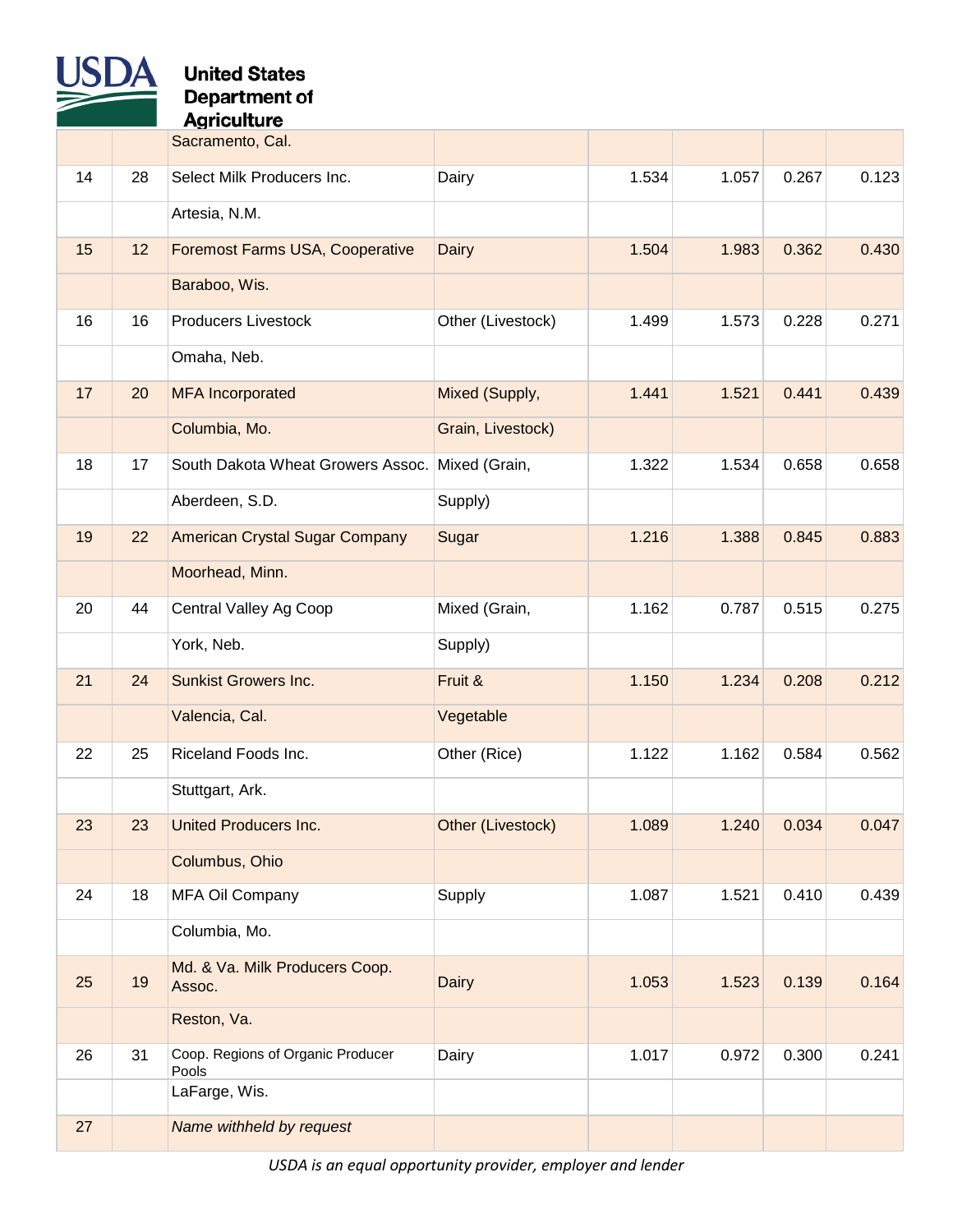

| 28 | 39 | <b>Staple Cotton Cooperative</b><br>Association    | Other (Cotton)    | 0.988 | 0.865 | 0.246 | 0.328 |
|----|----|----------------------------------------------------|-------------------|-------|-------|-------|-------|
|    |    | Greenwood, Miss.                                   |                   |       |       |       |       |
| 29 | 34 | <b>Plains Cotton Cooperative</b><br>Association    | Other (Cotton)    | 0.981 | 0.892 | 0.137 | 0.108 |
|    |    | Lubbock, Tex.                                      |                   |       |       |       |       |
| 30 | 27 | Agri-Mark Inc.                                     | Dairy             | 0.920 | 1.143 | 0.351 | 0.384 |
|    |    | Lawrence, Mass.                                    |                   |       |       |       |       |
| 31 | 26 | Michigan Milk Producers Assoc.                     | <b>Dairy</b>      | 0.892 | 1.153 | 0.189 | 0.203 |
|    |    | Novi, Mich.                                        |                   |       |       |       |       |
| 32 | 30 | Heartland Co-op                                    | Grain             | 0.871 | 0.983 | 0.356 | 0.255 |
|    |    | West Des Moines, Iowa                              |                   |       |       |       |       |
| 33 | 32 | Co-Alliance, LLP                                   | Mixed (Supply,    | 0.862 | 0.965 | 0.322 | 0.330 |
|    |    | Avon, Ind.                                         | Grain)            |       |       |       |       |
| 34 | 36 | Aurora Cooperative Elevator<br>Company             | Mixed (Supply,    | 0.852 | 0.882 | 0.511 | 0.483 |
|    |    | Aurora, Neb.                                       | Grain)            |       |       |       |       |
| 35 | 37 | <b>Farmers Grain Terminal Inc.</b>                 | Grain             | 0.846 | 0.881 | 0.140 | 0.137 |
|    |    | Greenville, Miss.                                  |                   |       |       |       |       |
| 36 | 41 | <b>Farmers Cooperative</b>                         | Mixed (Grain,     | 0.833 | 1.038 | 0.292 | 0.177 |
|    |    | Dorchester, Neb.                                   | Supply)           |       |       |       |       |
| 37 | 29 | <b>United Dairymen of Arizona</b>                  | <b>Dairy</b>      | 0.803 | 1.038 | 0.166 | 0.177 |
|    |    | Tempe, Ariz.                                       |                   |       |       |       |       |
| 38 | 40 | Upstate Niagara Cooperative, Inc.                  | Dairy             | 0.777 | 0.864 | 0.291 | 0.258 |
|    |    | Buffalo, N.Y.                                      |                   |       |       |       |       |
| 39 | 45 | <b>Equity Cooperative Livestock Sales</b><br>Acenn | Other (Livestock) | 0.759 | 0.774 | 0.035 | 0.041 |
|    |    | Baraboo, Wis.                                      |                   |       |       |       |       |
| 40 | 33 | Snake River Sugar Company                          | Sugar             | 0.755 | 0.903 | 0.837 | 0.763 |
|    |    | Boise, Idaho                                       |                   |       |       |       |       |
|    |    |                                                    |                   |       |       |       |       |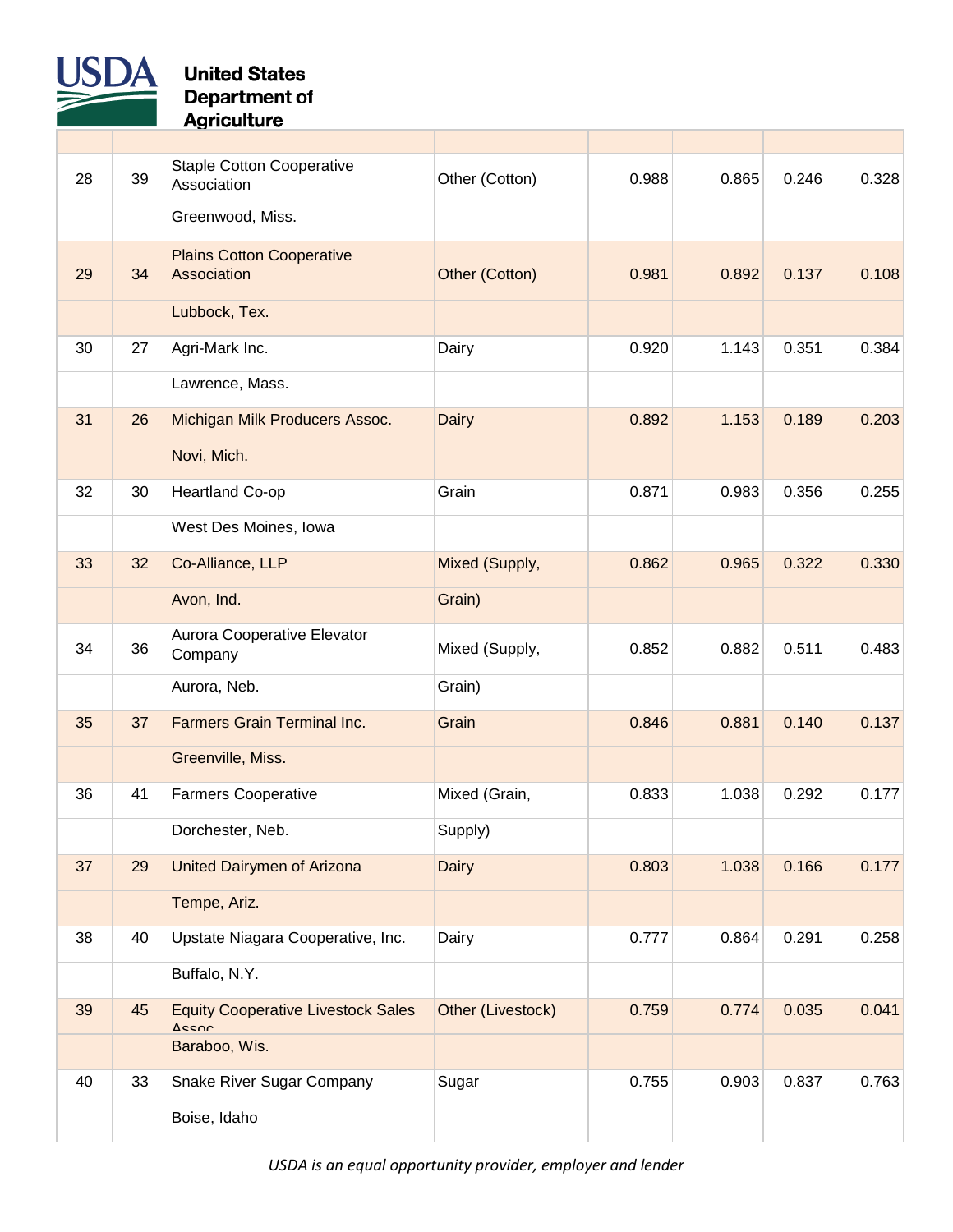

| 41 | 42 | Farmers Coop. Co. (Landus Coop.)                 | Mixed (Grain,  | 0.719 | 0.862 | 0.292 | 0.251 |
|----|----|--------------------------------------------------|----------------|-------|-------|-------|-------|
|    |    | Ames, Iowa                                       | Supply)        |       |       |       |       |
| 42 | 48 | <b>Tillamook County Creamery</b><br>Association  | Dairy          | 0.717 | 0.763 | 0.410 | 0.427 |
|    |    | Tillamook, Ore.                                  |                |       |       |       |       |
| 43 | 47 | <b>Tennessee Farmers Cooperative</b>             | <b>Supply</b>  | 0.706 | 0.764 | 0.308 | 0.313 |
|    |    | LaVergne, Tenn.                                  |                |       |       |       |       |
| 44 | 51 | NEW Cooperative Inc.                             | Mixed (Grain,  | 0.701 | 0.690 | 0.301 | 0.286 |
|    |    | Fort Dodge, Iowa                                 | Supply)        |       |       |       |       |
| 45 | 35 | Innovative Ag Services Co.                       | Mixed (Grain,  | 0.688 | 0.889 | 0.231 | 0.248 |
|    |    | Monticello, Iowa                                 | Supply)        |       |       |       |       |
| 46 | 46 | North Central Farmers Elevator                   | Mixed (Grain,  | 0.658 | 0.767 | 0.282 | 0.276 |
|    |    | Ipswich, S.D.                                    | Supply)        |       |       |       |       |
| 47 | 43 | <b>Cooperative Producers, Inc.</b>               | Mixed (Grain,  | 0.641 | 0.809 | 0.251 | 0.268 |
|    |    | Hastings, Neb.                                   | Supply)        |       |       |       |       |
| 48 | 54 | Citrus World Inc. (Florida's Natural<br>Growers) | Fruit &        | 0.634 | 0.643 | 0.350 | 0.364 |
|    |    | Lake Wales, Flor.                                | Vegetable      |       |       |       |       |
| 49 | 63 | <b>Pacific Coast Producers</b>                   | Fruit &        | 0.626 | 0.591 | 0.389 | 0.345 |
|    |    | Lodi, Cal.                                       | Vegetable      |       |       |       |       |
| 50 | 58 | Louisiana Sugar Cane Products Inc.               | Sugar          | 0.618 | 0.618 | 0.128 | 0.128 |
|    |    | Breaux Bridge, Louis.                            |                |       |       |       |       |
| 51 | 49 | <b>First District Association</b>                | <b>Dairy</b>   | 0.617 | 0.747 | 0.127 | 0.148 |
|    |    | Litchfield, Minn.                                |                |       |       |       |       |
| 52 | 73 | Watonwan Farm Service Company                    | Mixed (Grain,  | 0.611 | 0.489 | 0.222 | 0.148 |
|    |    | Truman, Minn.                                    | Supply)        |       |       |       |       |
| 53 |    | Name withheld by request                         |                |       |       |       |       |
|    |    |                                                  |                |       |       |       |       |
| 54 | 57 | <b>United Cooperative</b>                        | Mixed (Supply, | 0.602 | 0.625 | 0.577 | 0.482 |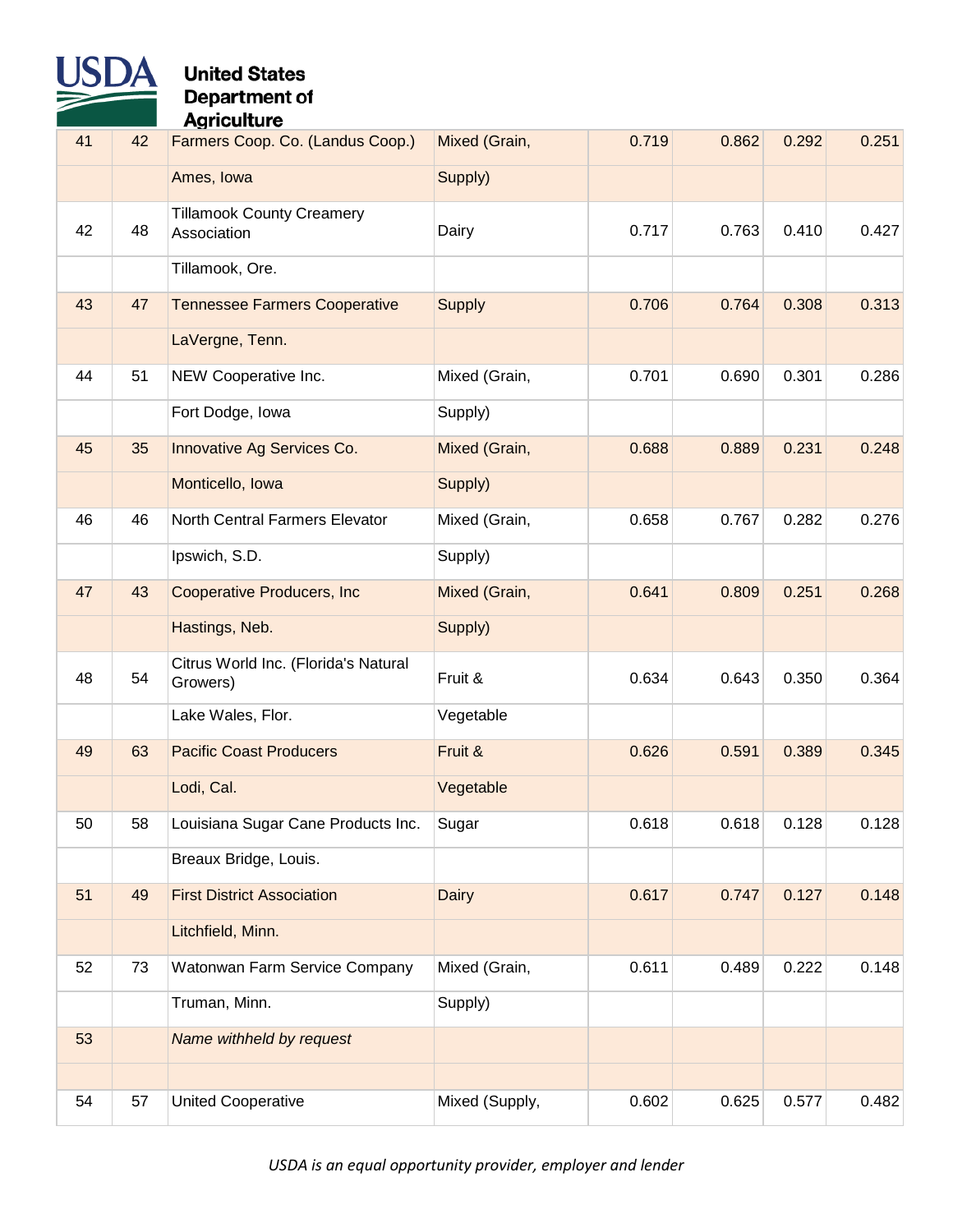

|    |    | Beaver Dam, Wis.                                    | Grain)                |       |       |       |       |
|----|----|-----------------------------------------------------|-----------------------|-------|-------|-------|-------|
| 55 | 60 | NFO Inc.                                            | Dairy (Livestock)     | 0.587 | 0.607 | 0.029 | 0.035 |
|    |    | Ames, Iowa                                          |                       |       |       |       |       |
| 56 | 62 | Alabama Farmers Cooperative Inc.                    | Mixed (Grain,         | 0.556 | 0.594 | 0.274 | 0.267 |
|    |    | Decatur, Ala.                                       | Fish, Supply, Cotton) |       |       |       |       |
| 57 | 67 | <b>Ray-Carroll County Grain Growers</b><br>Inc      | Grain                 | 0.555 | 0.539 | 0.171 | 0.146 |
|    |    | Richmond, Mo.                                       |                       |       |       |       |       |
| 58 | 90 | <b>Producers Livestock Marketing</b><br>Association | Other (Livestock)     | 0.538 | 0.408 | 0.057 | 0.045 |
|    |    | North Salt Lake, Utah                               |                       |       |       |       |       |
| 59 | 70 | <b>Bongards Creameries</b>                          | <b>Dairy</b>          | 0.536 | 0.516 | 0.148 | 0.141 |
|    |    | Bongards, Minn.                                     |                       |       |       |       |       |
| 60 | 61 | Frenchman Valley Farmers Coop.<br>Inc.              | Mixed (Grain,         | 0.532 | 0.603 | 0.226 | 0.222 |
|    |    | Imperial, Neb.                                      | Supply)               |       |       |       |       |
| 61 | 53 | <b>Trupointe Cooperative</b>                        | Mixed (Supply,        | 0.523 | 0.651 | 0.207 | 0.217 |
|    |    | Piqua, Ohio                                         | Grain                 |       |       |       |       |
| 62 | 76 | Michigan Sugar Company                              | Sugar                 | 0.522 | 0.470 | 0.253 | 0.290 |
|    |    | Bay City, Mich.                                     |                       |       |       |       |       |
| 63 | 50 | <b>West Central Cooperative</b>                     | Mixed (Grain,         | 0.519 | 0.691 | 0.203 | 0.335 |
|    |    | Ralston, Iowa                                       | Supply)               |       |       |       |       |
| 64 | 38 | Lone Star Milk Producers Inc.                       | Dairy                 | 0.491 | 0.875 | 0.107 | 0.135 |
|    |    | Wichita Falls, Tex.                                 |                       |       |       |       |       |
| 65 | 65 | Producers Rice Mill Inc.                            | Other (Rice)          | 0.489 | 0.548 | 0.223 | 0.243 |
|    |    | Stuttgart, Ark.                                     |                       |       |       |       |       |
| 66 | 75 | <b>West Central Ag Services</b>                     | Grain                 | 0.475 | 0.475 | 0.231 | 0.231 |
|    |    | Ulen, Minn.                                         |                       |       |       |       |       |
| 67 | 52 | Hopkinsville Elevator Company Inc.                  | Grain                 | 0.456 | 0.660 | 0.215 | 0.188 |
|    |    | Hopkinsville, Kent.                                 |                       |       |       |       |       |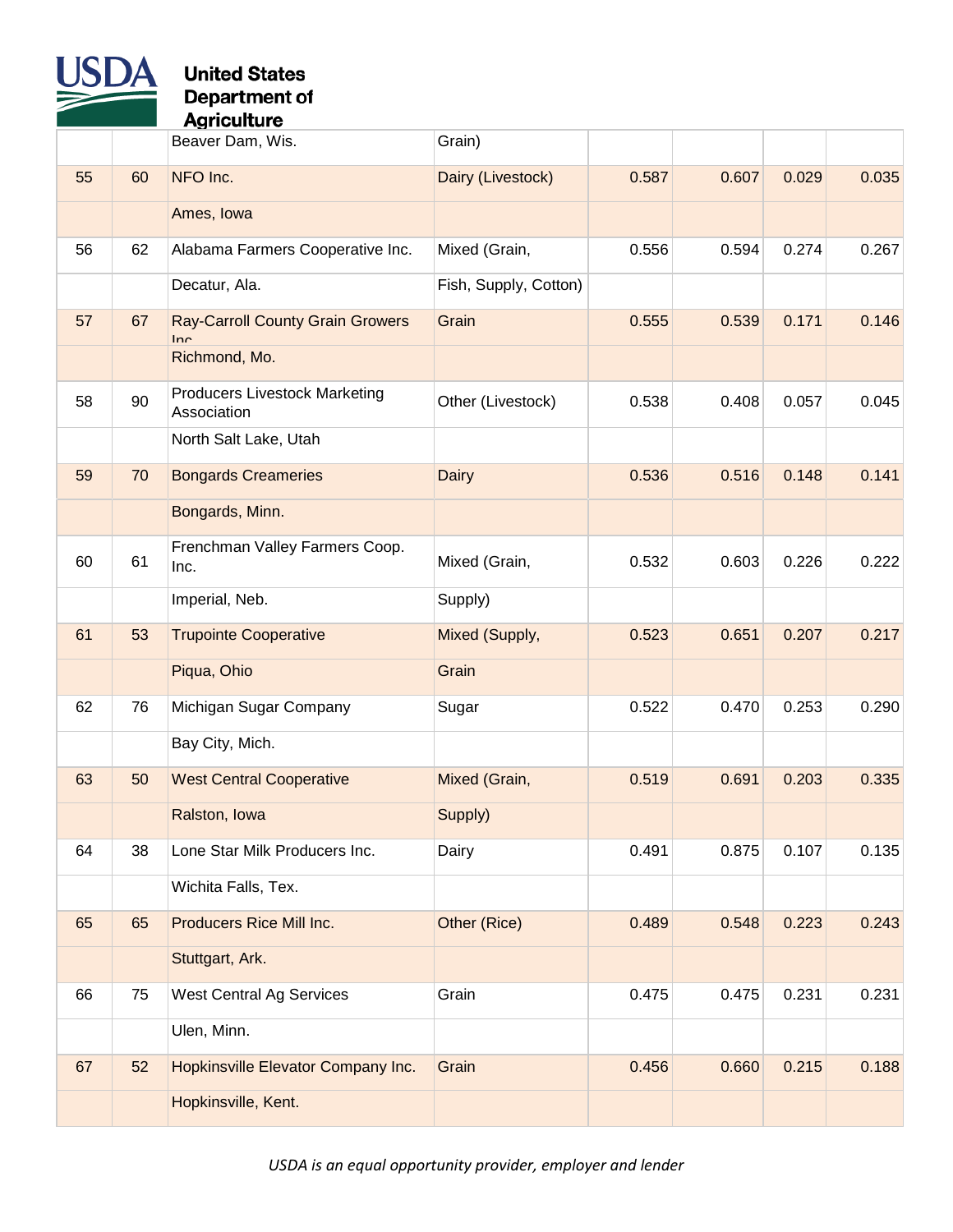

| 68 | 74 | Farmway Co-op Inc.                        | Grain          | 0.442 | 0.484 | 0.224 | 0.189 |
|----|----|-------------------------------------------|----------------|-------|-------|-------|-------|
|    |    | Beloit, Kansas                            |                |       |       |       |       |
| 69 |    | Name withheld by request                  |                |       |       |       |       |
|    |    |                                           |                |       |       |       |       |
| 70 | 85 | <b>Farmers Cooperative Society</b>        | Mixed (Grain,  | 0.437 | 0.437 | 0.170 | 0.170 |
|    |    | Sioux Center, Iowa                        | Supply)        |       |       |       |       |
| 71 | 69 | <b>Mid-Kansas Cooperative Association</b> | Mixed (Grain,  | 0.434 | 0.524 | 0.347 | 0.206 |
|    |    | Moundridge, Kansas                        | Supply)        |       |       |       |       |
| 72 |    | Name withheld by request                  |                |       |       |       |       |
|    |    |                                           |                |       |       |       |       |
| 73 | 64 | Heritage Cooperative, Inc.                | Mixed (Grain,  | 0.428 | 0.550 | 0.148 | 0.152 |
|    |    | <b>West Mansfield, Ohio</b>               | Supply)        |       |       |       |       |
| 74 | 78 | Landmark Services Cooperative             | Mixed (Supply, | 0.426 | 0.468 | 0.245 | 0.219 |
|    |    | Cottage Grove, Wis.                       | Grain)         |       |       |       |       |
| 75 | 72 | <b>River Valley Cooperative</b>           | Mixed (Grain,  | 0.426 | 0.498 | 0.118 | 0.126 |
|    |    | Eldridge, Iowa                            | Supply)        |       |       |       |       |
| 76 | 83 | Premier Cooperative, Inc.                 | Grain          | 0.415 | 0.438 | 0.156 | 0.137 |
|    |    | Champaign, Ill.                           |                |       |       |       |       |
| 77 | 66 | <b>Sunrise Cooperative Inc</b>            | Mixed (Grain,  | 0.412 | 0.544 | 0.163 | 0.171 |
|    |    | Fremont, Ohio                             | Supply)        |       |       |       |       |
| 78 | 79 | Gateway FS Inc.                           | Mixed (Grain,  | 0.399 | 0.465 | 0.116 | 0.106 |
|    |    | Red Bud, III.                             | Supply)        |       |       |       |       |
| 79 | 89 | Tree Top Inc.                             | Fruit &        | 0.393 | 0.425 | 0.336 | 0.323 |
|    |    | Selah, Wash.                              | Vegetable      |       |       |       |       |
| 80 | 93 | Sun-Maid Growers of California            | Fruit &        | 0.384 | 0.390 | 0.229 | 0.222 |
|    |    | Kingsburg, Calif.                         | Vegetable      |       |       |       |       |
| 81 | 77 | <b>New Vision Cooperative</b>             | Mixed (Grain,  | 0.376 | 0.469 | 0.140 | 0.149 |
|    |    | Worthington, Minn.                        | Supply)        |       |       |       |       |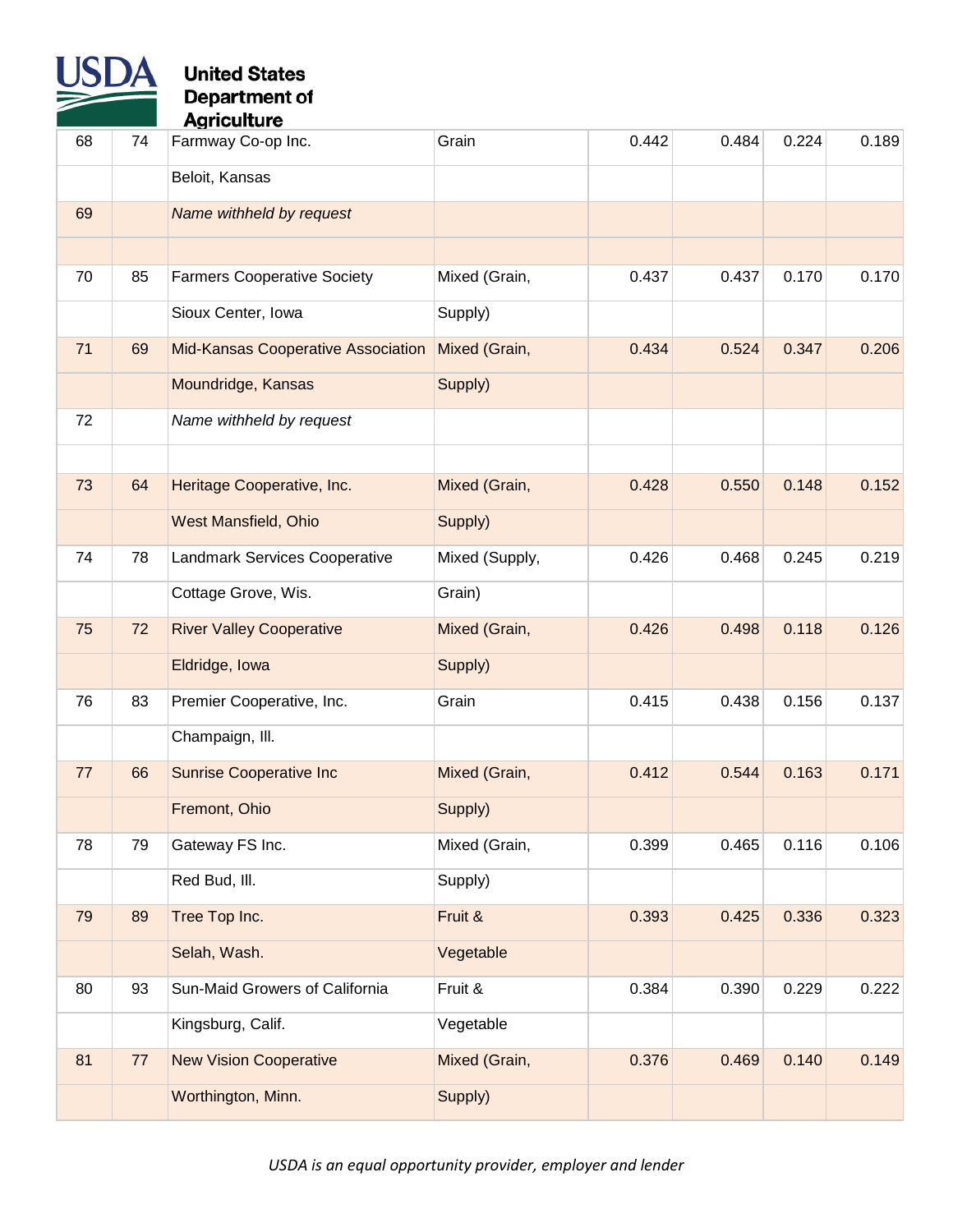

| 82 | 86  | Harvest Land Co-op                        | Mixed (Supply, | 0.374 | 0.435 | 0.132 | 0.127 |
|----|-----|-------------------------------------------|----------------|-------|-------|-------|-------|
|    |     | Richmond, Ind.                            | Grain)         |       |       |       |       |
| 83 | 82  | <b>Swiss Valley Farms Cooperative</b>     | <b>Dairy</b>   | 0.373 | 0.440 | 0.115 | 0.126 |
|    |     | Davenport, Iowa                           |                |       |       |       |       |
| 84 |     | Name withheld by request                  |                |       |       |       |       |
|    |     |                                           |                |       |       |       |       |
| 85 | 127 | Florida Sugar & Molasses Exchange,<br>Inc | Sugar          | 0.363 | 0.291 | 0.043 | 0.069 |
|    |     | Riviera Beach, Flor.                      |                |       |       |       |       |
| 86 | 84  | Saint Albans Cooperative Creamery<br>Inc  | Dairy          | 0.357 | 0.437 | 0.055 | 0.056 |
|    |     | Saint Albans, Ver.                        |                |       |       |       |       |
| 87 | 91  | <b>First Cooperative Association</b>      | Mixed (Grain,  | 0.357 | 0.407 | 0.115 | 0.125 |
|    |     | Cherokee, Iowa                            | Supply)        |       |       |       |       |
|    |     | Southern Minnesota Beet Sugar             |                |       |       |       |       |
| 88 | 94  | Cooperative                               | Sugar          | 0.356 | 0.389 | 0.373 | 0.323 |
|    |     | Renville, Minn.                           |                |       |       |       |       |
| 89 | 92  | <b>Key Cooperative</b>                    | Mixed (Grain,  | 0.352 | 0.403 | 0.128 | 0.124 |
|    |     | Roland, Iowa                              | Supply)        |       |       |       |       |
| 90 | 96  | <b>Gold-Eagle Cooperative</b>             | Mixed (Grain,  | 0.352 | 0.386 | 0.111 | 0.103 |
|    |     | Goldfield, Iowa                           | Supply)        |       |       |       |       |
| 91 |     | Name withheld by request                  |                |       |       |       |       |
|    |     |                                           |                |       |       |       |       |
| 92 | 114 | <b>Western Sugar Cooperative</b>          | Sugar          | 0.343 | 0.320 | 0.247 | 0.239 |
|    |     | Denver, Col.                              |                |       |       |       |       |
| 93 | 97  | <b>Effingham Equity</b>                   | <b>Supply</b>  | 0.341 | 0.371 | 0.205 | 0.199 |
|    |     | Effingham, III.                           |                |       |       |       |       |
| 94 | 105 | Ag Valley Cooperative                     | Mixed (Grain,  | 0.339 | 0.344 | 0.185 | 0.157 |
|    |     | Edison, Neb.                              | Supply)        |       |       |       |       |
| 95 |     | Name withheld by request                  |                |       |       |       |       |
|    |     |                                           |                |       |       |       |       |
|    |     |                                           |                |       |       |       |       |